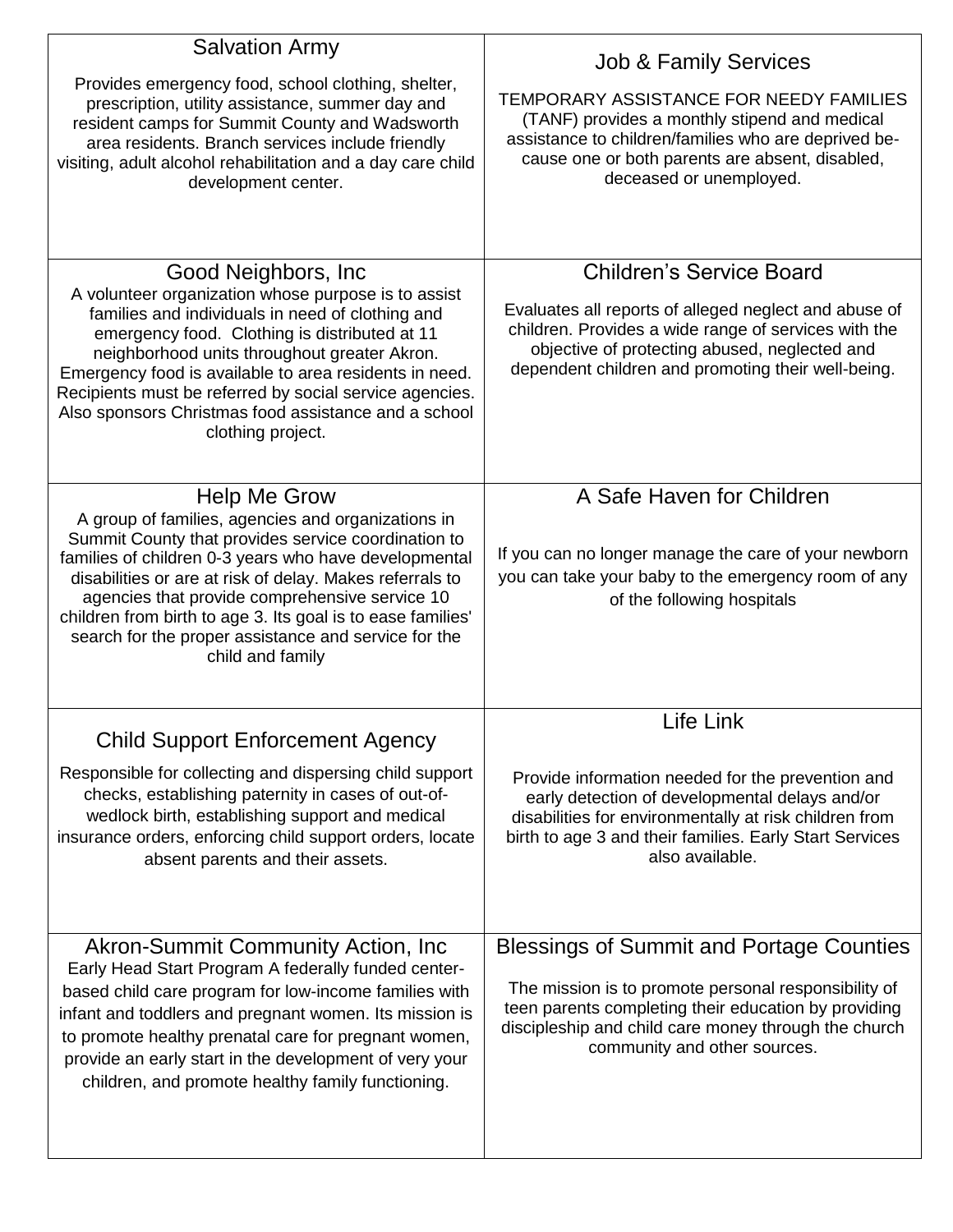| WIC - Women, Infant, Children                                                                                                                                                                                                                                                                                                                                                                                                                                                                       | <b>Axesspointe Community Health Center</b>                                                                                                                                                                                                                                                                                                                                                                                                             |
|-----------------------------------------------------------------------------------------------------------------------------------------------------------------------------------------------------------------------------------------------------------------------------------------------------------------------------------------------------------------------------------------------------------------------------------------------------------------------------------------------------|--------------------------------------------------------------------------------------------------------------------------------------------------------------------------------------------------------------------------------------------------------------------------------------------------------------------------------------------------------------------------------------------------------------------------------------------------------|
| Offers supplemental, highly nutrition foods such as<br>milk, eggs, cheese, juice, cereal, peanut butter, dried<br>beans and, if non-breastfed infant, iron-fortified infant<br>formula.                                                                                                                                                                                                                                                                                                             | Provides dental services, family health, mental health,<br>pharmacy, prenatal and primary health care.                                                                                                                                                                                                                                                                                                                                                 |
| Community Drug Board (CDB)                                                                                                                                                                                                                                                                                                                                                                                                                                                                          | <b>The Benefits Bank</b>                                                                                                                                                                                                                                                                                                                                                                                                                               |
| Provides treatment and prevention for persons<br>addicted to alcohol and other drugs. Chemical<br>dependency is viewed as a treatable illness. Treatment<br>methods include individual, family and group<br>counseling, primary health care, medical detoxification,<br>residential treatment and educational seminars.                                                                                                                                                                             | The Benefit Bank online service simplifies and<br>centralizes the process of applying for programs and<br>resources such as food assistance, health coverage,<br>home energy assistance and much more. Through its<br>eligibility screening tool, The Benefit Bank can ensure<br>that people are fully aware of the benefits to which they<br>are entitled and, as an expert system it helps maximize<br>the benefits and tax refunds they can secure. |
| Akron Urban League                                                                                                                                                                                                                                                                                                                                                                                                                                                                                  | <b>Affordable Dental Care</b>                                                                                                                                                                                                                                                                                                                                                                                                                          |
| Provides employment skills and opportunities, camps<br>for children, entrepreneurship training, food referrals,<br>and voter registrations.                                                                                                                                                                                                                                                                                                                                                         | Non-profit dental clinics and centers in Ohio may offer<br>care to patients for either no cost or on a sliding fee<br>scale. So patients will need to pay only what they can<br>afford to pay or they may get free dental care. The<br>services administered depend on the patient's income,<br>insurance status, and other factors.                                                                                                                   |
| <b>Community Health Center</b>                                                                                                                                                                                                                                                                                                                                                                                                                                                                      | <b>Akron Summit County Public Library</b>                                                                                                                                                                                                                                                                                                                                                                                                              |
| Provides critical care to those fighting addiction.                                                                                                                                                                                                                                                                                                                                                                                                                                                 | Mission Statement: The Akron-Summit County Public<br>Library provides resources for learning and leisure,<br>information services, meeting spaces, and programs<br>for all ages that support, improve, and enrich individual,<br>family, and community life.                                                                                                                                                                                           |
| <b>Early Head Start Program</b>                                                                                                                                                                                                                                                                                                                                                                                                                                                                     | <b>Harvest Home</b>                                                                                                                                                                                                                                                                                                                                                                                                                                    |
| Provides high-quality early childhood education in age-<br>appropriate, nurturing and secure center-based<br>infant/toddler and pre-school learning environments.<br>Promotes healthy prenatal outcomes for pregnant<br>women, enhance the development of very young<br>children, promote healthy family functioning, and<br>promote school readiness by enhancing the social and<br>cognitive development of children and families while<br>fostering self-sufficiency and problem-solving skills. | Harvest Home is a homeless shelter for women and<br>children. It offers shelter, crisis intervention, and<br>supportive services. They can house up to 52 women<br>and children at one time.<br>Haven of Rest<br>Emergency shelter for men - Door #3                                                                                                                                                                                                   |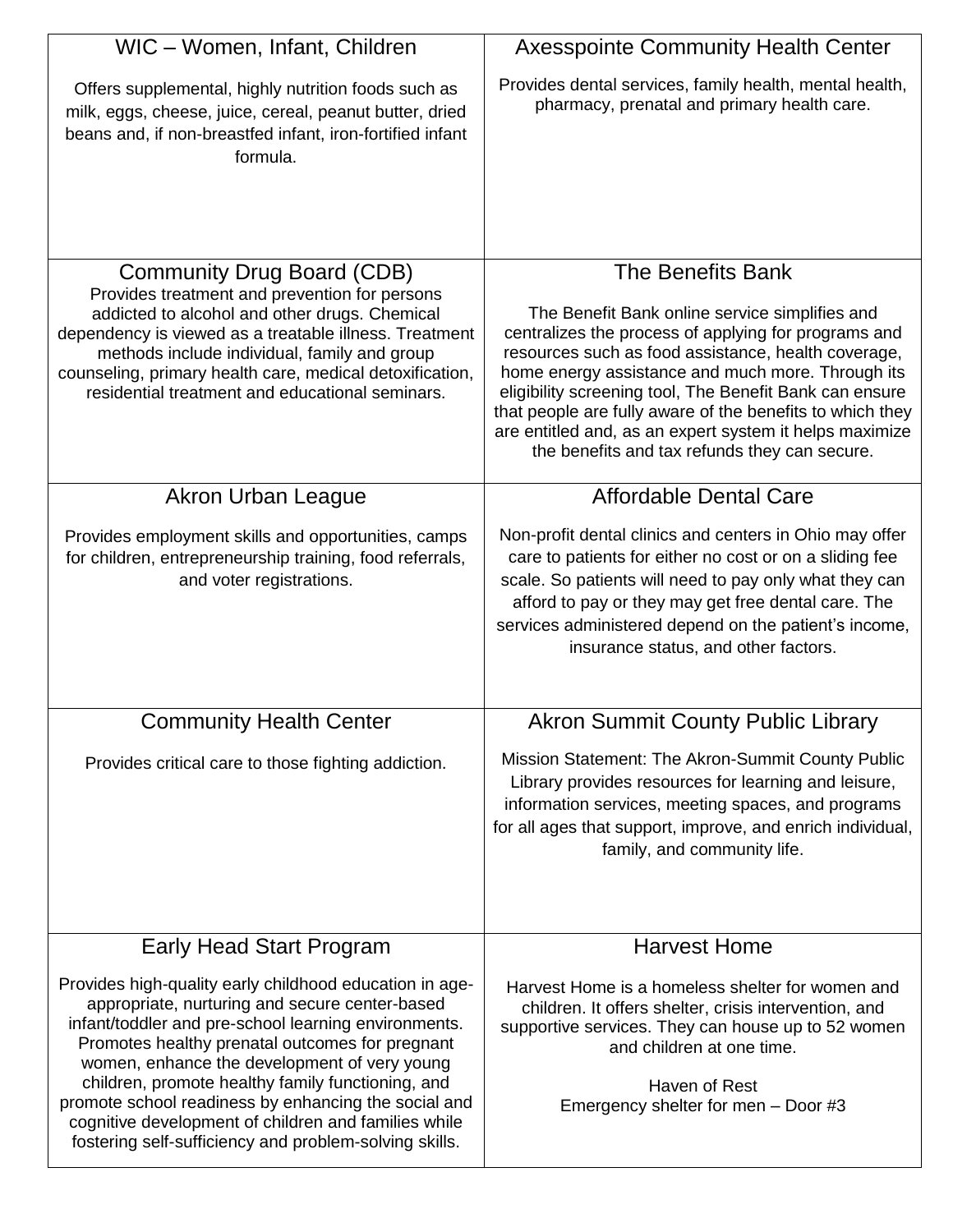| <b>Salvation Army Food Pantry</b>                                                                                                                                                                                                                                                                                         | <b>Fair Housing Contact Service</b>                                                                                                                                                                                                                                                                                                                                                                                                                            |
|---------------------------------------------------------------------------------------------------------------------------------------------------------------------------------------------------------------------------------------------------------------------------------------------------------------------------|----------------------------------------------------------------------------------------------------------------------------------------------------------------------------------------------------------------------------------------------------------------------------------------------------------------------------------------------------------------------------------------------------------------------------------------------------------------|
| Provides emergency food assistance to individuals and<br>families in need.                                                                                                                                                                                                                                                | The Fair Housing Contact Service is an independent<br>non-profit agency which provides comprehensive<br>educational opportunities, counseling and support<br>services to people concerned about fair housing in our<br>communities.                                                                                                                                                                                                                            |
| <b>Goodwill Industries</b>                                                                                                                                                                                                                                                                                                | <b>Community Pregnancy Center</b>                                                                                                                                                                                                                                                                                                                                                                                                                              |
| Offers the Employment Resource Center, Job Search<br>Center, Job Placement Services                                                                                                                                                                                                                                       | Assists women and men in crisis pregnancy situations.<br>Offers material goods (baby clothes, furniture,<br>maternity clothes), counseling and referral to other<br>agencies. Free on-site pregnancy tests. Information on<br>fetal development, abortion and alternatives are<br>offered. On-site classes are held for prenatal and<br>childbirth. Appointments are preferred.                                                                                |
| <b>Ohio Means Jobs</b>                                                                                                                                                                                                                                                                                                    | <b>First Glance for Teen Moms</b>                                                                                                                                                                                                                                                                                                                                                                                                                              |
| Your local, all-in-one workforce resource center for<br>both individual job seekers and business, free of<br>charge. Offers a Resource room with tools needed to<br>obtain a job, internet connection with Monster.com,<br>employment workshops, On-site recruitment, Drop-In<br>daycare.                                 | Helps teenage mothers in the Kenmore area learn<br>proper childcare, independence and self-sufficiency in<br>a welcoming and nurturing environment. Girl can earn<br>"baby dollars" through various activities and spend at<br>the baby boutique.                                                                                                                                                                                                              |
| Good Samaritan Hunger Centers, Inc.<br>Provides free hot meals or carry-out food to those in<br>need.                                                                                                                                                                                                                     | Safe Landing Youth Shelter<br>Safe Landing is an emergency shelter for troubled<br>young people between ages 10 and 18 years of age.<br>The primary purpose of this program is to provide<br>immediate assistance to both the young person and<br>the family in a time of crisis. The services include free<br>residential care, drop-in counseling services, a 24-hour<br>hotline, and assistance in finding alternative living<br>situations when necessary. |
| <b>Community Legal Aid Services</b>                                                                                                                                                                                                                                                                                       | <b>GRADS</b>                                                                                                                                                                                                                                                                                                                                                                                                                                                   |
| Attorneys provide free legal advice and representation<br>on civil legal problems. Low- income clients are<br>assisted with a number of legal disputes and issues,<br>including those involving public benefit providers,<br>landlord/tenant(s), consumer debt, domestic relations,<br>health care and individual rights. | Provides in-school instructional and intervention<br>program for pregnant and parenting male and female<br>students. Main goals are to keep students in school,<br>encourage good health care practices, set occupational<br>goals, develop employment skills, maintain economic<br>independence and provide skills related to positive<br>parenting practices.                                                                                                |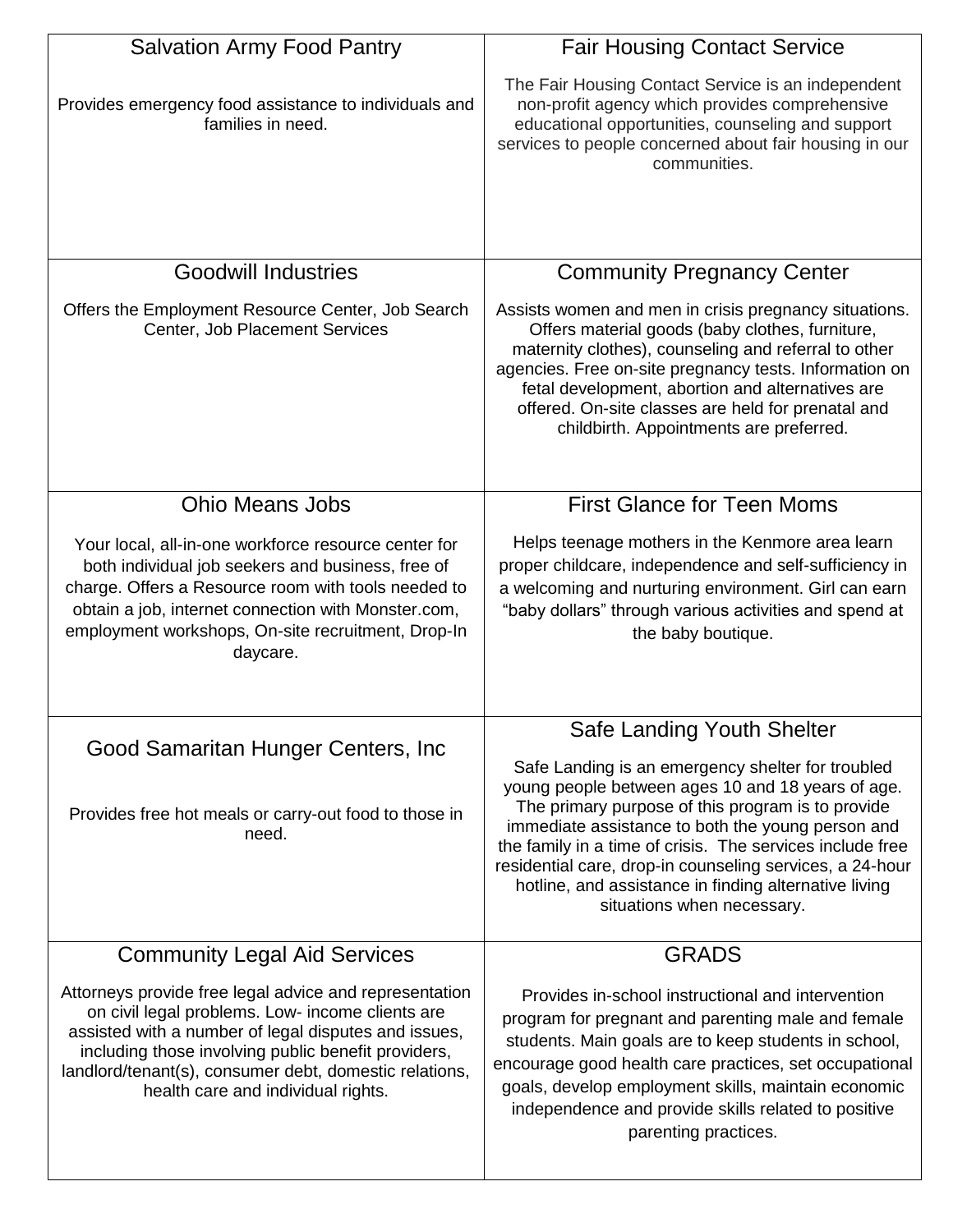|                                                                                                                                                         | <b>Akron Pregnancy Services</b><br>Provides assistance, alternatives and support to<br>women and men dealing with untimely pregnancies.<br>Offers pregnancy testing, counseling and assistance in<br>arranging temporary housing, maternity and baby<br>clothing. childbirth classes (twice monthly); prenatal<br>nutrition & parenting classes and free non-profession<br>counseling sessions to women and men dealing with<br>the stress and decision-making in unplanned<br>pregnancy. |
|---------------------------------------------------------------------------------------------------------------------------------------------------------|-------------------------------------------------------------------------------------------------------------------------------------------------------------------------------------------------------------------------------------------------------------------------------------------------------------------------------------------------------------------------------------------------------------------------------------------------------------------------------------------|
| <b>Mustard Seed Development Center</b>                                                                                                                  | <b>Summit County Public Health</b>                                                                                                                                                                                                                                                                                                                                                                                                                                                        |
| Financial and Housing Counseling and Education                                                                                                          | Provides immunizations for children and adults, TB and<br>pregnancy testing, travel vaccines, HIV, STD testing,                                                                                                                                                                                                                                                                                                                                                                           |
| <b>Ohio Legal Services</b>                                                                                                                              | <b>Highlands Teenage Pregnancy Shelter</b>                                                                                                                                                                                                                                                                                                                                                                                                                                                |
| Lists link for information about legal problems, ie.,<br>consumre rights, criminal matters, domestic violence,<br>housing, immigration, public benfits. | A residential program for adolescent girls experiencing<br>pregnancy who want to parent their child or<br>participation in a placement option. Provides<br>individualized care, counseling, prenatal care.                                                                                                                                                                                                                                                                                |
| <b>Healthy Pregnancy &amp; Healthcheck</b>                                                                                                              | <b>Pregnancy Solutions &amp; Services</b>                                                                                                                                                                                                                                                                                                                                                                                                                                                 |
| Gift cards, info and resources provided by Buckeye-<br><b>Start Smart and Care-Source-Babies First</b>                                                  | Pregnancy test, confidential appointment, limited<br>ultrasound, discuss options, referrals and resources.                                                                                                                                                                                                                                                                                                                                                                                |
| Big Brothers & Big Sisters,                                                                                                                             | ACCESS, Inc.                                                                                                                                                                                                                                                                                                                                                                                                                                                                              |
| Boys & Girls Club                                                                                                                                       | Provides shelter for homeless women and their<br>children. Emergency housing is pro-vided for a period<br>of 2-4 weeks. Victims of abuse are sheltered only if<br>they are from outside Summit County. Support services<br>include crisis counseling, assessment, referrals to<br>housing and other community services.                                                                                                                                                                   |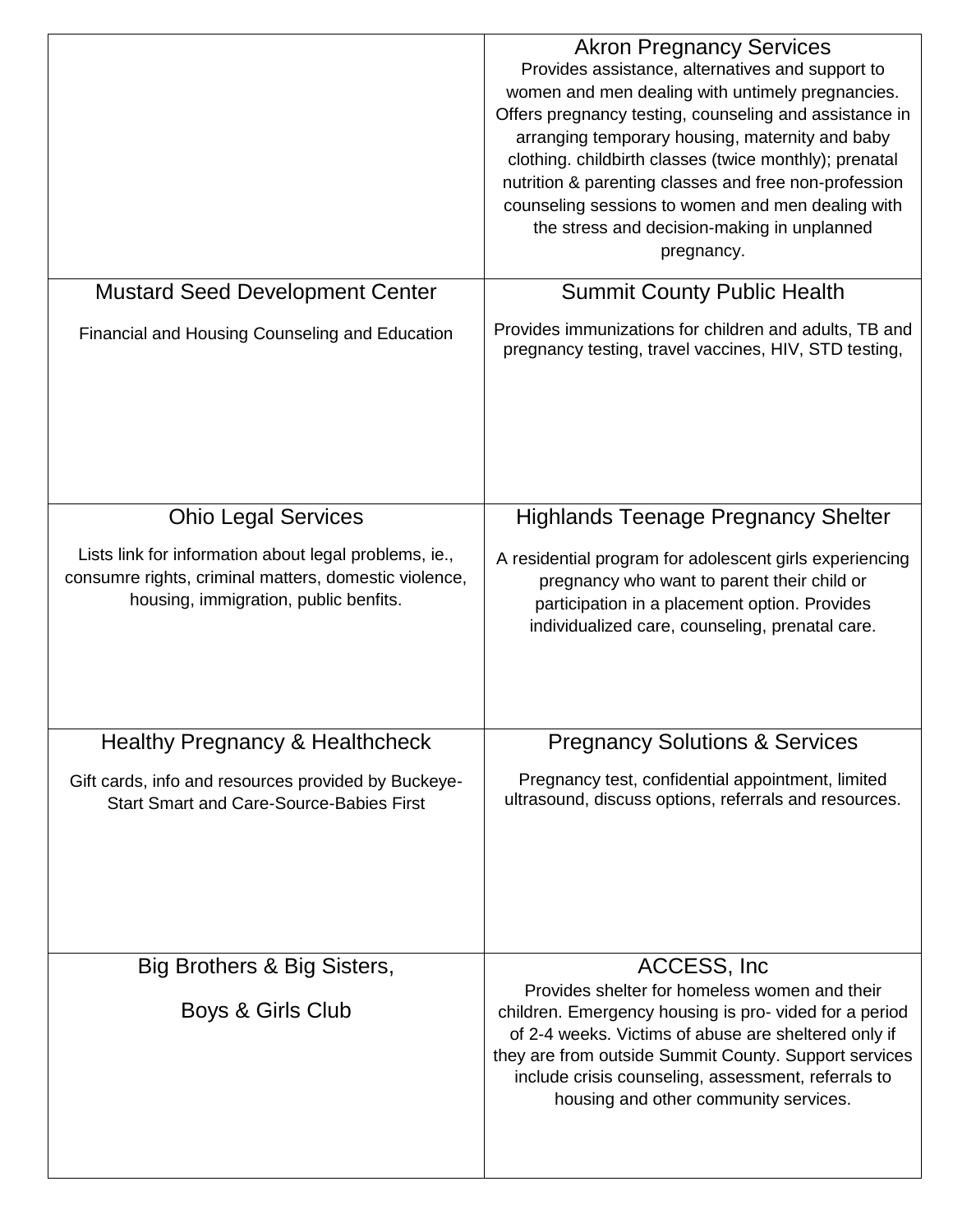| <b>Lifeline Ohio</b>                                                                                                                                                                                             | Home Again/HPRP                                                                                                                                                                                   |
|------------------------------------------------------------------------------------------------------------------------------------------------------------------------------------------------------------------|---------------------------------------------------------------------------------------------------------------------------------------------------------------------------------------------------|
| Lifeline Ohio plan offers a discounted telephone<br>service plan to make basic phone service more<br>affordable for qualifying households receiving<br>government benefits.                                      | Rent and utility assistance for the homeless and<br>households threatened with eviction.                                                                                                          |
| <b>Metro Bus Service</b>                                                                                                                                                                                         | <b>MedAssist</b>                                                                                                                                                                                  |
| Public transportation provider for Summit County,<br>transports more than six million passengers annually to<br>work, to school, to medical appointments and to some<br>of the best places in town.              | Can help uninsured individuals access prescriptions,<br>pay for emergency supply that treats critical Ife-<br>threatening illnesses.                                                              |
| <b>Greenleaf Family Services</b>                                                                                                                                                                                 | <b>Teen Parent Program</b>                                                                                                                                                                        |
|                                                                                                                                                                                                                  | Maternity assistance for unwed mothers on adoption                                                                                                                                                |
| Pregnancy counseling for birth parents<br>Choice of approved adoptive parents<br><b>Certified assessors</b><br>Home studies                                                                                      | choices, including counseling                                                                                                                                                                     |
| <b>Metropolitan Housing Authority</b>                                                                                                                                                                            | Open M                                                                                                                                                                                            |
| Provides rental housing units to low and moderate<br>income families and individuals, including senior<br>citizens and people with disabilities. Oversees all<br>Section 8 activity (subsidized rental vouchers) | Provides emergency food assistance, Mentoring<br>Program for youths in grades 3-7 and a tutoring<br>program for children. Free Clinic provides primary care<br>to those without health insurance. |
| <b>Social Security Administration</b>                                                                                                                                                                            | Urban Ounce of Prevention                                                                                                                                                                         |
| Apply for SS benefits, SS card & number, retirement<br>income, disability insurance, Child survivorship, name<br>change                                                                                          | To address health-related problems and social ills of<br>inner-city families due to drug abuse and addition                                                                                       |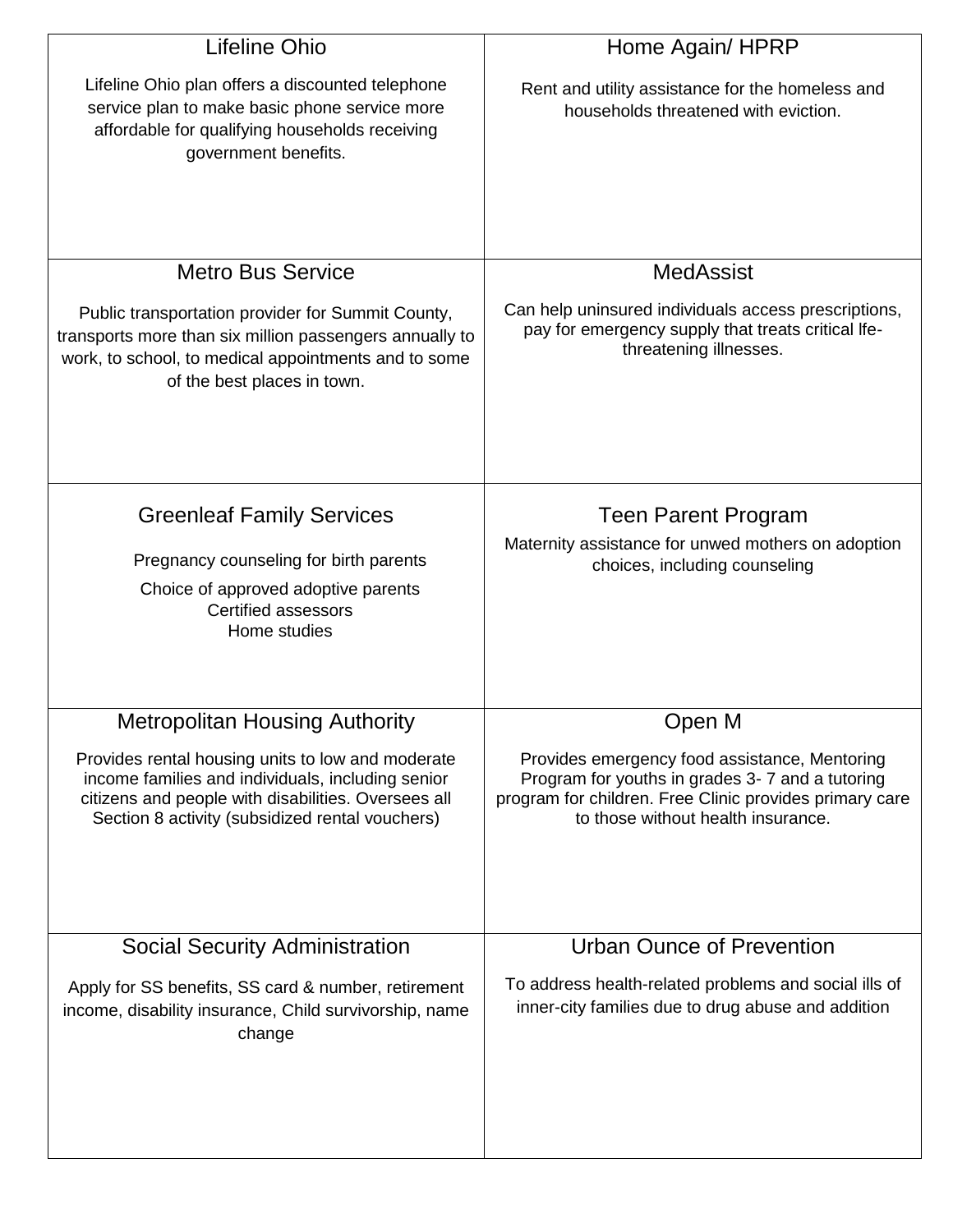| <b>YMCA Child Care</b>                                                                                                                                                                                                                                                                                                                                                                                                                                                                             | <b>Salvation Army Learning Zone</b>                                                                                                                                                                                                                                                                                                                                              |
|----------------------------------------------------------------------------------------------------------------------------------------------------------------------------------------------------------------------------------------------------------------------------------------------------------------------------------------------------------------------------------------------------------------------------------------------------------------------------------------------------|----------------------------------------------------------------------------------------------------------------------------------------------------------------------------------------------------------------------------------------------------------------------------------------------------------------------------------------------------------------------------------|
| Designed to give the working parent peace of mind, all-<br>day early childhood care is provided to children, ranging<br>in age six weeks to five years. All centers have state-<br>certified staff and provide structured programming<br>throughout the day, giving children the attention, guidance<br>and care they need, as well as the opportunities to learn,<br>play and interact with one another.                                                                                          | Provides child care services with an emphasis on pre-<br>school curriculum. Fees are based on a sliding scale;<br>Title XX funds are accepted.                                                                                                                                                                                                                                   |
| <b>Christ Child Society Of Akron</b>                                                                                                                                                                                                                                                                                                                                                                                                                                                               | <b>Stork's Nest</b>                                                                                                                                                                                                                                                                                                                                                              |
| Provides clothing to infants and children in need,<br>layettes to newborn infants through a referral from<br>hospital social workers and clothing (via a clothing<br>center) for children through a school referral. Also<br>helps with clothing in emergency situations, such as<br>fire and natural disaster.                                                                                                                                                                                    | To provide prenatal education and incentives to low<br>income pregnant women. Motivates women to get<br>early, regular prenatal care. Provides information on<br>pregnancy, childbirth, postpartum and newborn care.                                                                                                                                                             |
| Info Line, Inc 211                                                                                                                                                                                                                                                                                                                                                                                                                                                                                 | <b>American Red Cross</b>                                                                                                                                                                                                                                                                                                                                                        |
| A comprehensive 24-hour information and<br>referral on services and agencies. Callers are referred<br>to the appropriate service provider: Follow-up and<br>advocacy provided as needed. Maintains a<br>computerized database at human services. Tracks met<br>and unmet needs and makes this list available to<br>planners.                                                                                                                                                                       | Assists people in avoiding, preparing for, and coping<br>with emergencies. Provides food, clothing, and shelter<br>to disaster victims-those whose homes have been<br>destroyed or made unlivable due to natural disaster<br>such as fire, flood, windstorm, etc.                                                                                                                |
| <b>Catholic Social Services of Summit County</b>                                                                                                                                                                                                                                                                                                                                                                                                                                                   | <b>Greenleaf Family Services</b>                                                                                                                                                                                                                                                                                                                                                 |
| Provides services aimed at assisting families and<br>individuals with personal problem-solving and with<br>reaching their individual potentials. Family Violence<br>Treatment Program serves anyone who is experiencing<br>(or has experienced) domestic violence. Project<br>Opportunity provides case management, support,<br>information, and counseling for pregnant and parenting<br>youth and adults; also assists with utilities, food,<br>clothing, rent, medication and other basic needs | Works to develop and maintain sound family life<br>through counseling and a variety of social service and<br>family support programs. Operates the Center for Teen<br>Parents, Community Services for the Deaf, Family<br>Counseling, Consumer Credit Counseling, Adoption<br>Services, Family Life Education and Employee Family<br>Assistance Program. For TDD, call 376-9351. |
| Job & Family Services FOOD STAMPS                                                                                                                                                                                                                                                                                                                                                                                                                                                                  | Job & Family Services MEDICAID                                                                                                                                                                                                                                                                                                                                                   |
| enable recipients to purchase food from stores.<br>Amount is based on income, assets and family size.                                                                                                                                                                                                                                                                                                                                                                                              | provides medical assistance for eligible low- income<br>individuals. Covers physician visits, outpatient clinics,<br>inpatient hospital care, dental care, glasses and eye<br>exams, prescriptions, lab services, nursing home care,<br>family planning services and home health care.<br>Sponsors                                                                               |